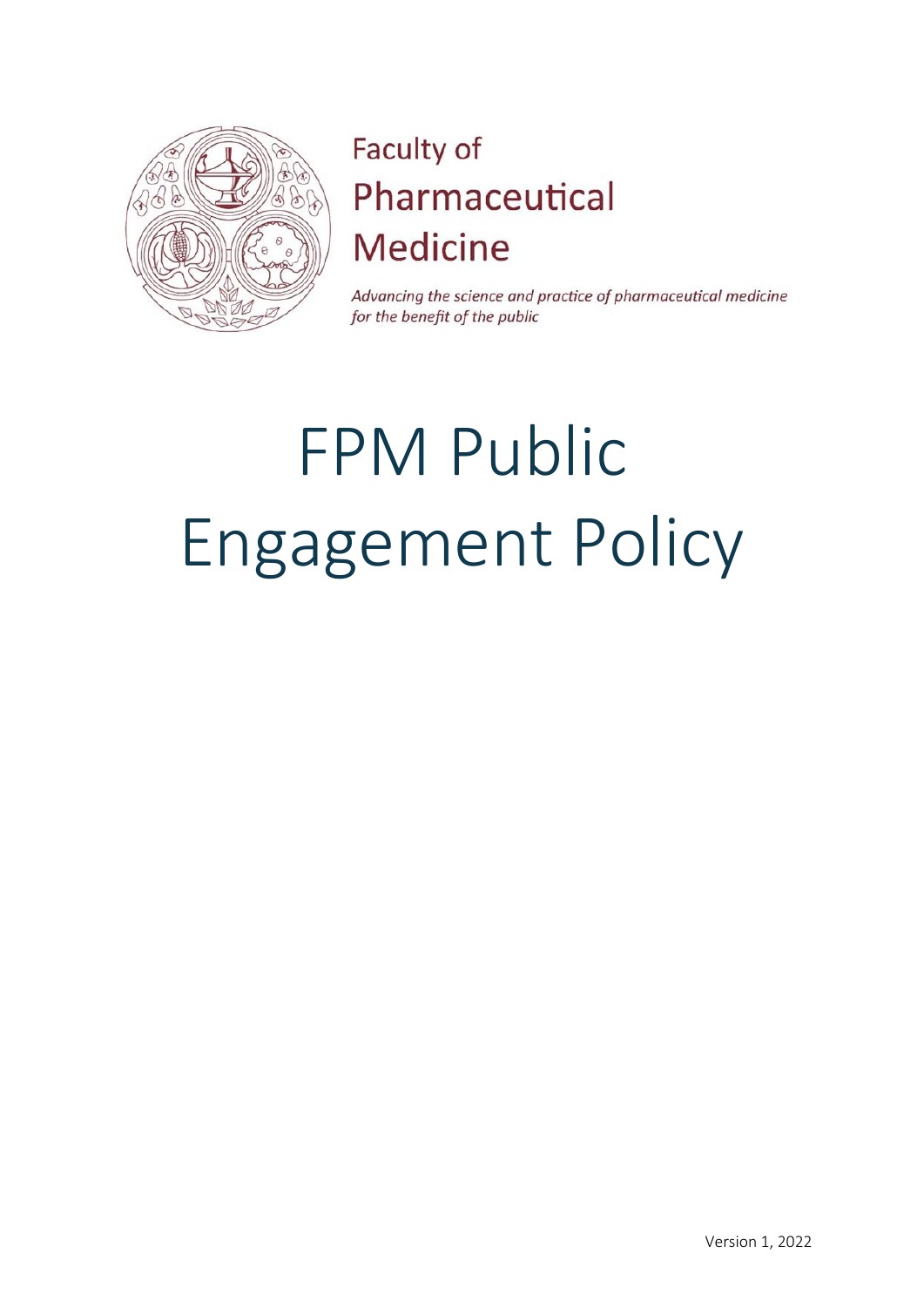## Introduction and purpose

FPM members and staff, individually or collectively, may represent the organisation externally in many ways and in many forums. This policy aims to guide external policy, advocacy and press and media engagement, and ensure that it is consistent across the organisation, understood by all those affected, and can be reviewed and adapted to match changes in strategy as well as best practice. The policy aims to reduce the risk of FPM being willfully or accidently misrepresented or misunderstood and that messaging is consistent and reinforced.

FPM's mission is to advance the science and practice of pharmaceutical medicine for the benefit of the public. One aspect of this mission involves positioning people, groups and messages so that they may provide unbiased information on all aspects of pharmaceutical medicine, advocate FPM policies or advocate generally for the profession and/or the organisation. This activity aims to stimulate an increased understanding of medicines and medical devices and the process of medicines development amongst policy makers, healthcare professionals and the public, particularly in vulnerable and marginalized populations.

The aim of this advocacy is therefore fourfold:

- To give the public and patients the power to make more informed decisions about their own personal healthcare and that of the people they care for.
- To support healthcare professionals in all sectors with information, education, training and tools to do their jobs.
- To provide policymakers and healthcare leaders with information and guidance, to enable strategic decisions to be made that further FPM's mission.
- To ensure that the specialty of pharmaceutical medicine, the products themselves and broader
- public health policy is for the benefit of all patients, as well as the public, and supports a fairer, more equal, society.

FPM can only undertake these activities when it is within our remit and subject to adequate resource. This policy defines who is affected, the relative processes, and the scope and limitations.

## Scope

#### What activities are in scope for this policy?

All activities that FPM undertake are subject to oversight by the Chief Executive and the Board of Trustees. This policy broadly applies to activities classed within public policy, advocacy, PR, publishing, social media and news media, where the individual or group is using an FPM affiliation:

- Representation of FPM members and staff on external groups
- Comments made individually, or that can be individually attributed, on a public consultation
- Comments to an external conference, event, evidence hearing, etc.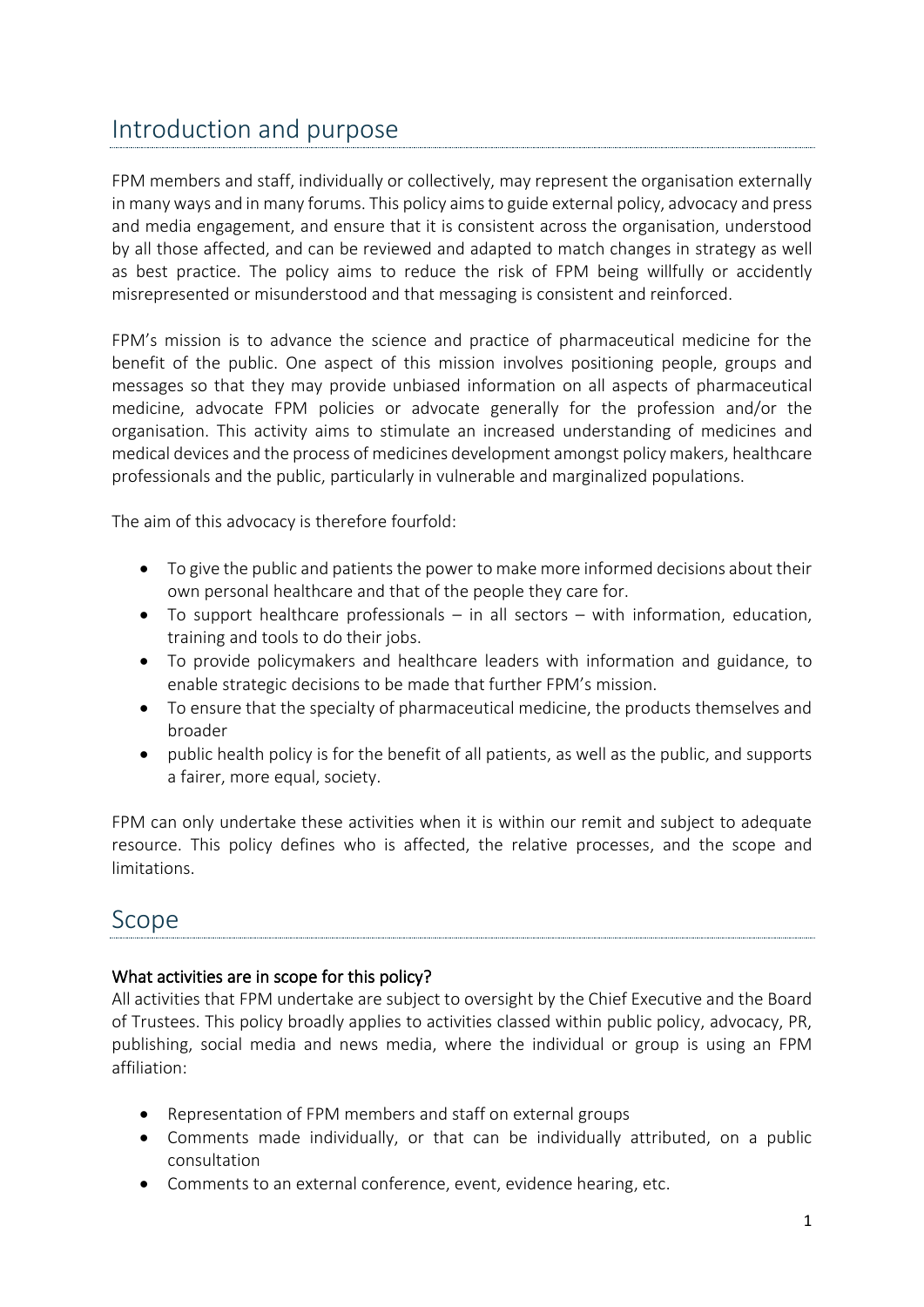- Any article or comment where the author is using an FPM affiliation
- Authoring or editing an article or book
- Comments to the press and media
- Comments made on social media platforms, unless it is explicitly stated that views are personal

#### What activities are out of scope for this policy?

- Stakeholder engagement primarily for an educational purpose.
- External engagement concerned with the pharmaceutical medicine designated body for revalidation.
- Engagement where there is a client/provider relationship.

#### What formats are covered by this policy?

- FPM published policy statements
- Consultation responses
- Articles published externally
- Videos and /or podcasts produced internally or externally
- Pre-recorded or live media interviews
- Press releases and media statements
- Conference or event slides
- Social media platforms

#### Who does this policy apply to?

- Officers
- Trustees
- Committee, fora, working groups and expert group members
- FPM members all grades
- Permanent and temporary staff
- Contractors

#### What topics would FPM engage in?

FPM can engage in activities and advocate on any issue that would usually be defined as within the work function of pharmaceutical physicians, using the Diploma in Pharmaceutical Medicine syllabus as a guide.

We would also consider making statements outside this core remit on a case-by-case basis. This could include prescribing, medicines policy and broader health and social care issues, and would be decided by the Policy and Communications Group and Head of Policy and Communications.

#### What topics would FPM not engage in?

Unless in exceptional circumstances, FPM does not make statements on the regulatory progress of specific medicines in development or the effectiveness or value/cost of specific medicines. FPM will not make statements of a party-political nature.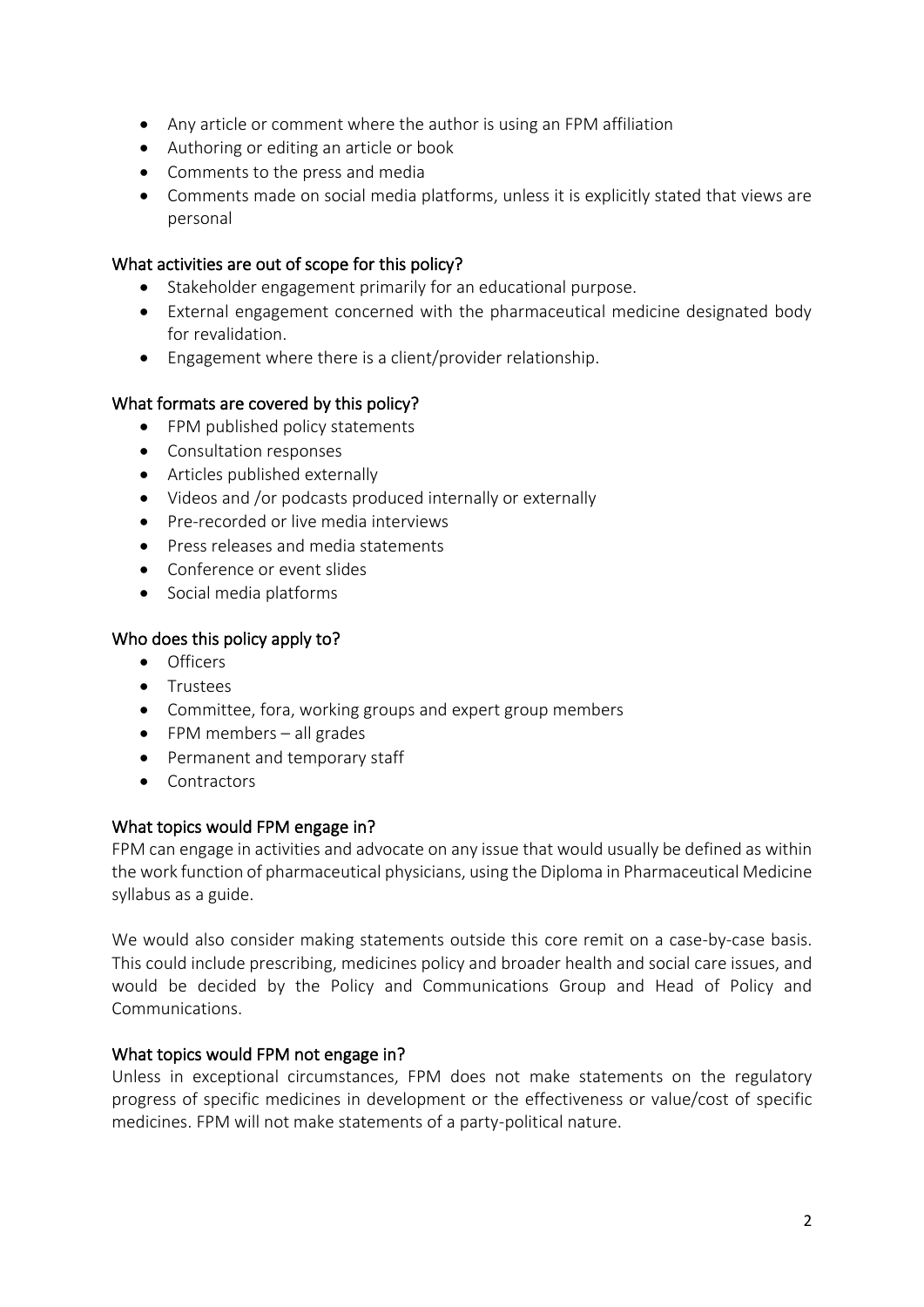*n.b. during the COVID-19 pandemic FPM has engaged externally in reaction to news regarding specific medicines and vaccines, as well as policy decisions. This was in response to a specific and immediate public health threat, and it was decided that we should act in this way, for the benefit of the public. However, it is not expected that this will be the routine way of working but, should a similar event occur again in future, we may again adapt our policies and ways of working to meet the public health need.* 

#### A note on post-nominals

For clarity, FPM Members and Fellows may use their post-nominals, respectively MFPM and FFPM (plus honorary forms), as they wish in their professional lives and during their membership of FPM. There is no requirement for approval of use from FPM, once these letters have been bestowed. When an FPM Member or a Fellow relinquishes their membership, they may no longer use their post-nominals.

## Processes

In due course, specific processes for specific activities may be developed. However, the general principles and case studies outlined below should act as a guide.

#### Consult first

Before undertaking any public policy and advocacy activities, all persons to whom this policy applies must consult with FPM, usually initially with the Head of Policy and Communications, who can approve said activity, subject to the framework below, or direct to the appropriate group or individual for discussion and decision:

- Is the activity appropriate and in line with FPM mission and current strategy?
- If not, could we signpost to external groups to undertake?
- Is there a pre-existing policy, statement or activities that wholly or partially overlap?
- If within scope, is there an FPM person or group better suited to undertaking this activity?
- Who is the audience?
- What support will the activity require and are current FPM resources adequate?
- If current resources are not adequate, does the activity justify additional resource?
- What are the expected outputs and outcomes?

The level of input required by FPM staff or groups will be dependent on the type of activity. For example, an FPM member making a statement to the press on a topic of interest will require closer management that a member authoring a book chapter, whilst mentioning FPM as an affiliation. This level of management will be at the discretion of the Head of Policy and Communications and/or relevant person or groups.

#### Stay engaged

Once an activity has been agreed, the individual or group responsible should stay engaged with the relevant person(s) or group within FPM. This may involve:

• Ensuring content remains relevant, in scope and in line with FPM mission.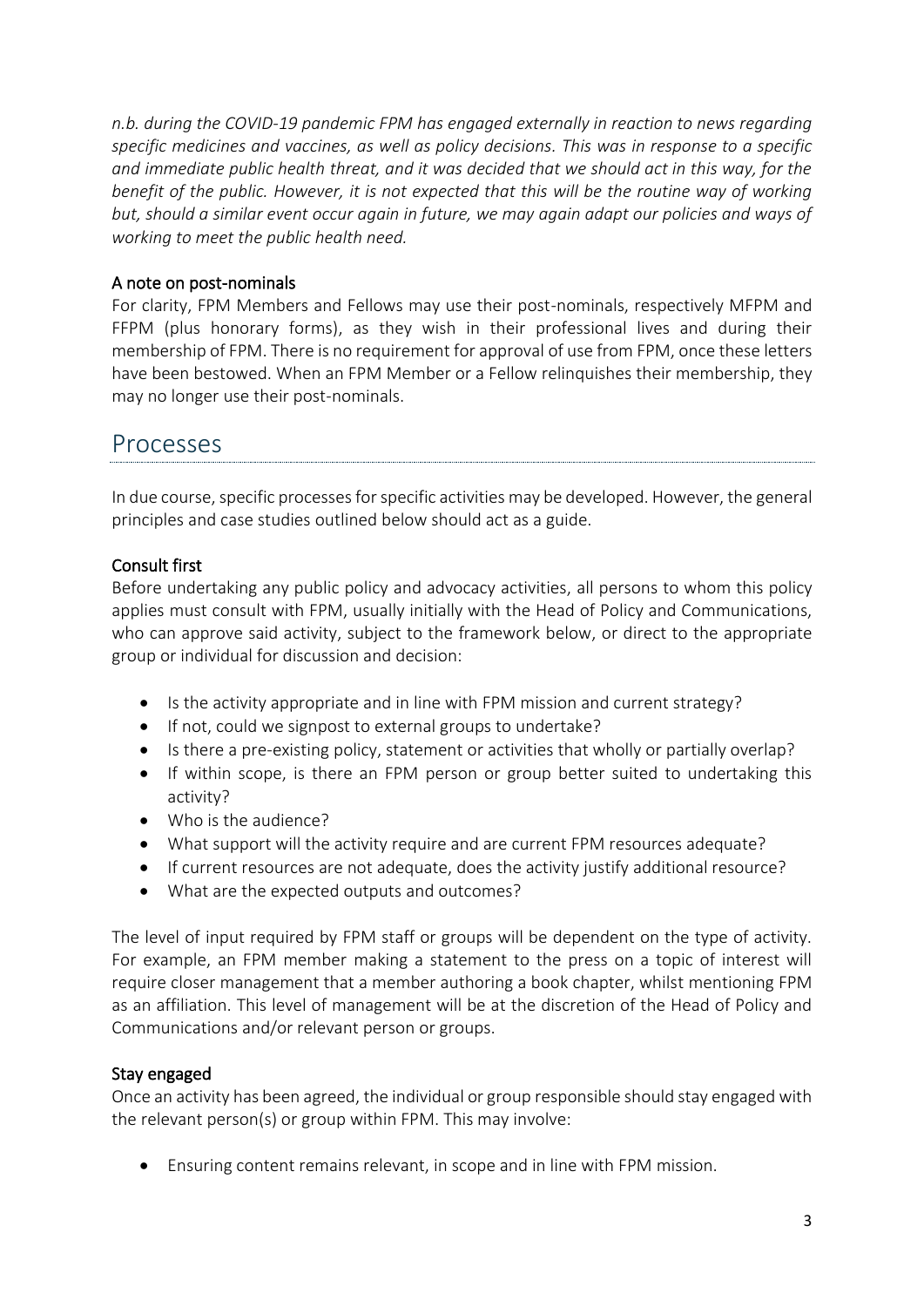- Supporting adherence to FPM tone, style and corporate branding, if appropriate
- Checking for (potential) conflicts of interest.

#### Gain final approval

The individual or group should work with the Head of Policy and Communications and colleagues to ensure a draft is presented in good time, for processing through the required approval channels.

If, during the approval process, significant edits are required, or concerns raised, they should be raised with the original author or group as early as possible, to discuss how to proceed. The approval process will vary dependent on the subject matter, the importance, the timelines and the potential risk for organisational reputational damage. A general guide to approval processes is outlined overleaf.

| Definitions                                                          |                                 |  |  |  |
|----------------------------------------------------------------------|---------------------------------|--|--|--|
|                                                                      |                                 |  |  |  |
| HPC: Head of Policy and Communications                               |                                 |  |  |  |
| PCG: Policy and Communications Group                                 |                                 |  |  |  |
| P: FPM President                                                     |                                 |  |  |  |
| VP: FPM Vice-President                                               |                                 |  |  |  |
| CEO: FPM Chief Executive Officer                                     |                                 |  |  |  |
| MDCM: Marketing and Digital Communications Manager                   |                                 |  |  |  |
| Content                                                              | <b>Typical approval process</b> |  |  |  |
| Written statements or consultation responses on policy of            | $HPC \rightarrow$               |  |  |  |
| broad national or international scope, affecting the wider           | PCG Chair (and members,         |  |  |  |
| industry or healthcare systems.                                      | dependent on timings) ->        |  |  |  |
|                                                                      | CEO, VP, P                      |  |  |  |
| Written input into less high profile and/or more 'niche'             | $HPC \rightarrow$               |  |  |  |
| consultation responses or statements.                                | PCG Chair +/- relevant          |  |  |  |
|                                                                      | Expert Group chair ->           |  |  |  |
|                                                                      | CEO                             |  |  |  |
| Press statement or FPM press release                                 | $HPC \rightarrow$               |  |  |  |
|                                                                      | PCG 'press group' +/-           |  |  |  |
|                                                                      | relevant Expert Group chair     |  |  |  |
|                                                                      | $\rightarrow$                   |  |  |  |
|                                                                      | CEO                             |  |  |  |
| Agreed 'lines' to take in a live or unscripted interview on a        | $HPC \rightarrow$               |  |  |  |
| significant<br>external<br>development<br><b>FPM</b><br>policy<br>or | PCG 'press group' +/-           |  |  |  |
| announcement.                                                        | relevant group or               |  |  |  |
|                                                                      | committee chair                 |  |  |  |
| Book chapter / academic article etc., not directly related to        | $HPC \rightarrow$               |  |  |  |
| FPM policies or activities                                           | PCG Chair +/- relevant group    |  |  |  |
|                                                                      | or committee chair              |  |  |  |
| Article on FPM policy or activities in external journal or other     | $HPC \rightarrow$               |  |  |  |
| format                                                               | PCG Chair                       |  |  |  |
| Design and content of an FPM slide or slides at an event or          | $HPC \rightarrow$               |  |  |  |
| conference                                                           | <b>MDCM</b>                     |  |  |  |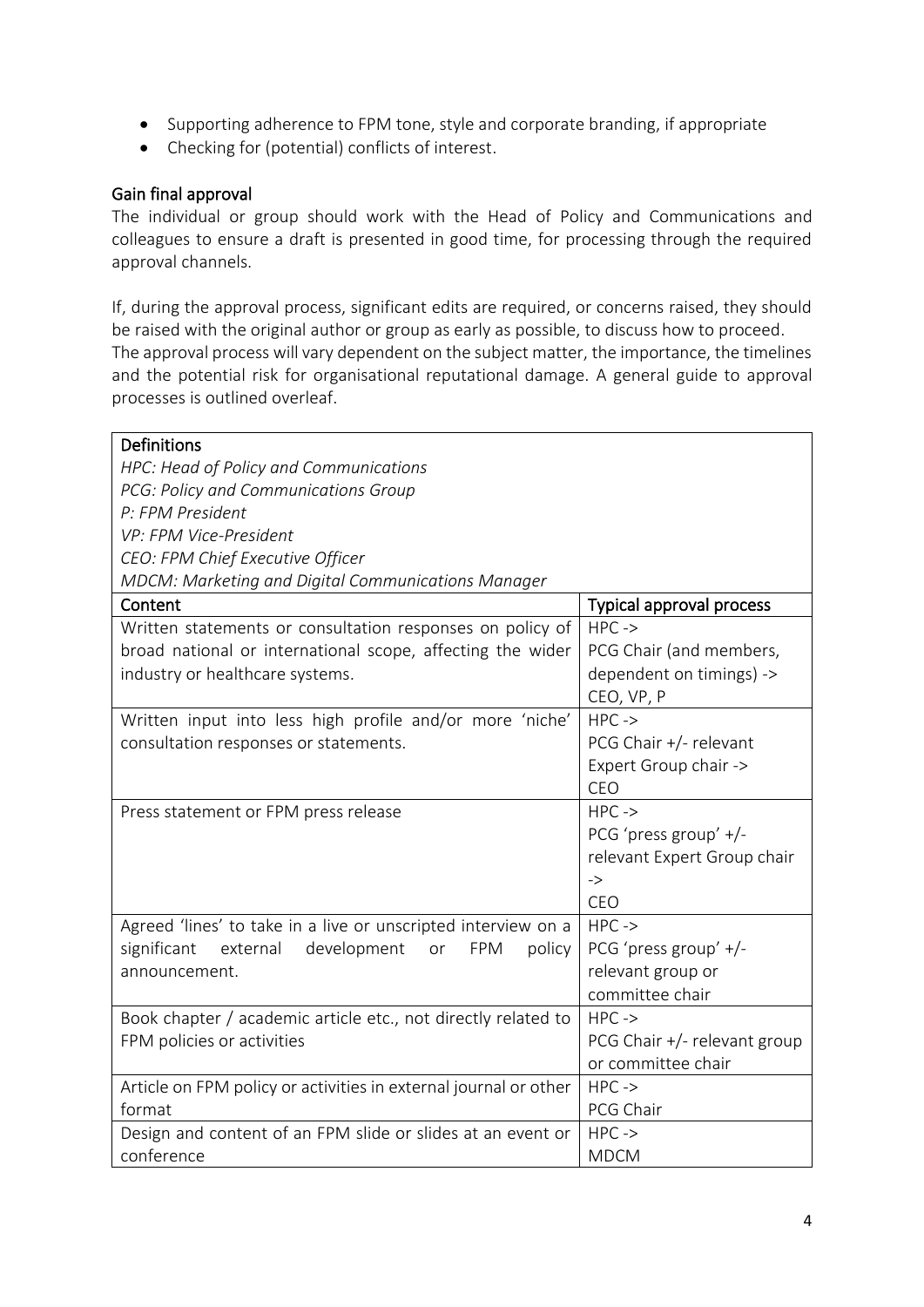#### Affiliation(s)

Most formal written outputs of FPM will not be affiliated to a group or individual, for instance a consultation response or policy statement will be known as an *FPM Statement*. FPM members or staff may be acknowledged within the document, but it will not be directly attributed to them. Planned media statements will also be unaffiliated, though individuals may be quoted within. Using this generic style of statement helps to support and develop the profile, reputation and branding of FPM as an organisation.

The affiliation of a specific group or individual can and should be used, for instance, where an individual is acting as an FPM spokesperson, a group has co-authored an article for internal or external publication, an individual is speaking at an external meeting or event, or strategically, where the individual or group is a known authority on the topic in question.

#### Feeding back and spotlighting

In order that FPM can follow-up on, support, monitor, review and refine our activities, it is important that, where possible, individuals or groups responsible for external engagement feedback on their experiences, the reception, metrics or any other learnings.

As a way of highlighting the work undertaking and acknowledging those responsible, FPM will usually try to feature the activity on our communications channels – for example, by 'Tweeting' a quote from a policy statement, attributed to an expert group, or by writing a Blog article for the website on the FPM response to a national guideline, thanking the individuals involved. This 'spotlighting' is dependent on the significance of the activity, the overall communications schedule at the time and available resources.

## Case studies

It is not feasible to cover every scenario in this guide. Below are listed a few examples of the process for consultation and approval of various materials and media.

## *Case study 1*

*FPM Fellow – Prof X – is invited to author a book chapter in the 'Ethics of Pharmaceutical Medicine'. Dr X is an independent pharmaceutical physician and a member of the FPM Ethics and Practice Committee (EPC). Prof X would like to use their affiliation to EPC, as they are proud of their membership of the committee, and it will also demonstrate FPM's interest in and commitment to upholding medical ethics.*

- *Prof X should approach the Head of Policy and Communications before commencing work on the draft.*
- *Head of Policy and Communications will then consider whether the chapter and book are in line with FPM's mission and consult with the chair of EPC for a professional view.*
- *Prof X may then proceed with drafting the chapter. It would be expected that they share a near final draft of the chapter, for review, if feasible.*
- *Once published, Prof X will share a copy of their chapter with HPC, for reference.*
- *If, at any point, the content of the chapter shifts from that originally discussed and moves outside FPM's mission and remit, HPC will ask that the affiliation to EPC is not used.*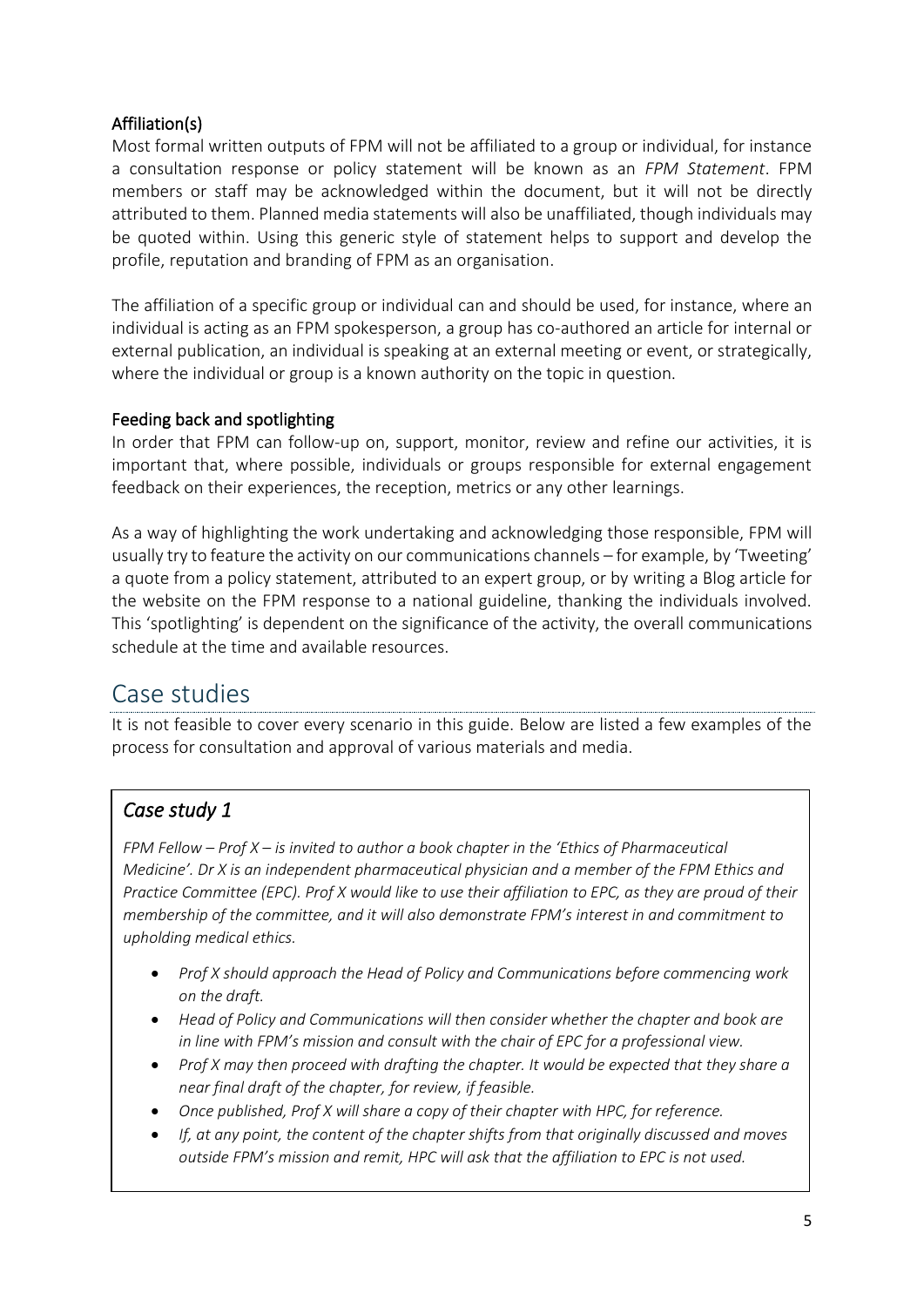## *Case study 2*

*FPM Member – Dr Y – is invited, via FPM, to give a live interview on the BBC news that evening, commenting on an announcement about a shift in policy affecting oncology clinical trials. FPM does not currently have a position paper that covers this area. Dr Y is an employee of company A and a member of the FPM Oncology Expert Group.*

- *HPC or a colleague will contact Dr Y to see if they are willing and able to undertake the interview.*
- *If Dr Y is not suitable or willing or available, HPC will consult chair of Oncology Expert Group, to see if they or another group member could undertake interview.*
- *HPC will attempt to convene a conference call with Dr Y, chair of the Oncology Expert Group and the chair of the PCG or PCG 'press group' to discuss, or provide written advice. If neither chair is available then we would not proceed with the interview.*
- *Dr Y, Oncology chair, PCG rep and HPC will agree lines to take.*
- *Dr Y must prepare a conflict of interest statement, outlining the scope of their current employment with company A and any previous relevant interests and stating that they are speaking as a representative of FPM.*
- *Dr Y undertakes interview. He or she may deal with questions that were outside the scope to that originally discussed, but answers must be in line with the general FPM mission and remit.*
- *HPC or colleague will debrief with Dr Y, if possible and will make a record of the interview and track and analyse any follow-up.*
- *FPM may spotlight the interview with, for example a quote in a Tweet.*

## *Case study 3*

*The FPM President is invited to give an opening presentation at an international conference on the 'Future of Pharmaceutical Medicine'.*

- *HPC to clarify with President and the event organisers under what premise this offer is made as that the President is representing FPM, not acting in their personal or private, professional capacity.*
- *President will consult with Board members, Chief Executive, HPC and chair of PCG regarding the content of the presentation.*
- *President must share a draft of the presentation, in good time, with HPC, who will check for FPM mission and strategy alignment and general tone and style, delegate design and branding check, and ask the chair of the PCG and/or Chief Executive for a check on content and to make any suggestions for omissions or improvements.*
- *Once the presentation is approved, President will deliver presentation and may answer questions that are outside the scope of the presentation, at their discretion.*
- *The President will feed back to PCG chair, HPC and/or Chief Executive on the experience and any learnings or outputs for FPM's awareness.*
- *FPM may highlight the activity, for example via LinkedIn.*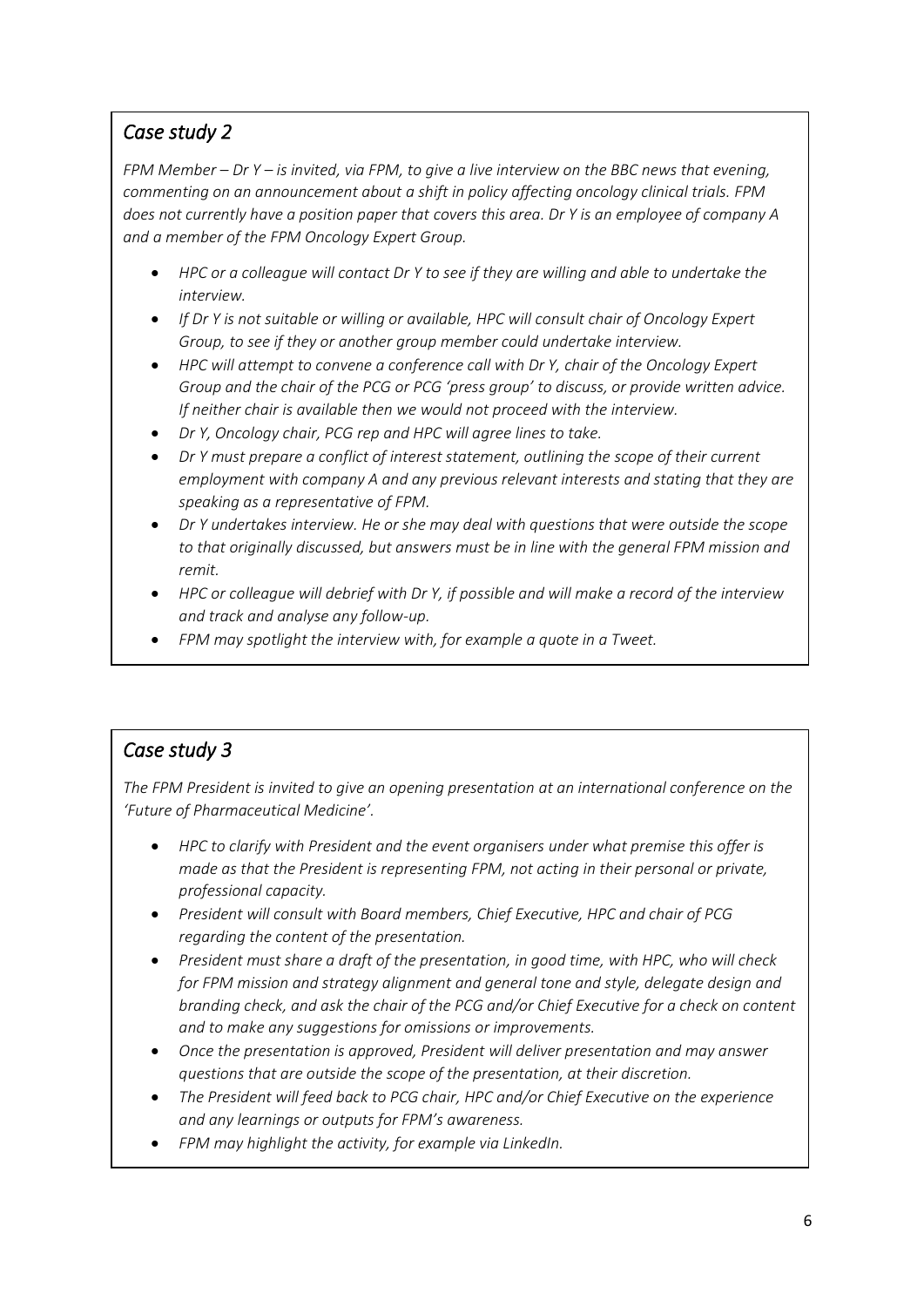#### *Case study 4*

*The FPM Head of Education is asked to author an article on 'Advances in Pharmaceutical Medical Education' for a medical journal.*

- *Head of Education will gain approval from Chief Executive and inform HPC.*
- *Head of Education may seek guidance and input from chair of ESC and/or relevant FPM committee members.*
- *Head of Education will share a draft with HPC to check for style, tone and alignment with current strategy.*
- *Upon publishing, signposting and supportive messaging may be released via email bulletins, the FPM website and social media channels.*

## Social media

Currently, only FPM staff have access to and use of FPM's social media channels. Content is internally reviewed and approved. The principal channels that FPM currently uses are LinkedIn, Twitter and Facebook. Many FPM members and staff have their own private social media channels, which they sometimes use to respond to, spread and amplify FPM's messages. Social media provides a powerful way of sharing FPM's work and amplifying our messages and FPM is grateful if and when those associated with the organisation choose to engage and share or comment on posts with their networks.

All persons to whom this policy applies should make it clear in social media postings, or in the personal profile, that you are speaking on your own behalf.

All persons to whom this policy applies should be respectful to others when making any statement on social media and be aware that you are personally responsible for all communications which will be published on the internet for anyone to see.

## Code of conduct and conflicts of interest

A person's engagement with this policy must uphold FPM's [Values](https://www.fpm.org.uk/blog/fpm-values/) and be in line with the mission of FPM. It is the responsibility of the individual to ensure that they conduct themselves in line with this policy and in a professional manner when representing FPM, see FPM's [Code](https://www.fpm.org.uk/about/governance/)  [of Conduct for Volunteers](https://www.fpm.org.uk/about/governance/) for more information.

FPM members must not describe themselves as speaking for FPM or portray themselves as holding a position at FPM if they are not entitled to do so and must take all reasonable steps to ensure that others, including the media, do not do so, whether deliberately or otherwise. Such steps may include clarifying the nature of any relationship you have, or have had previously, with FPM and ensuring that any information that is already in the public domain is accurate and up-to-date.